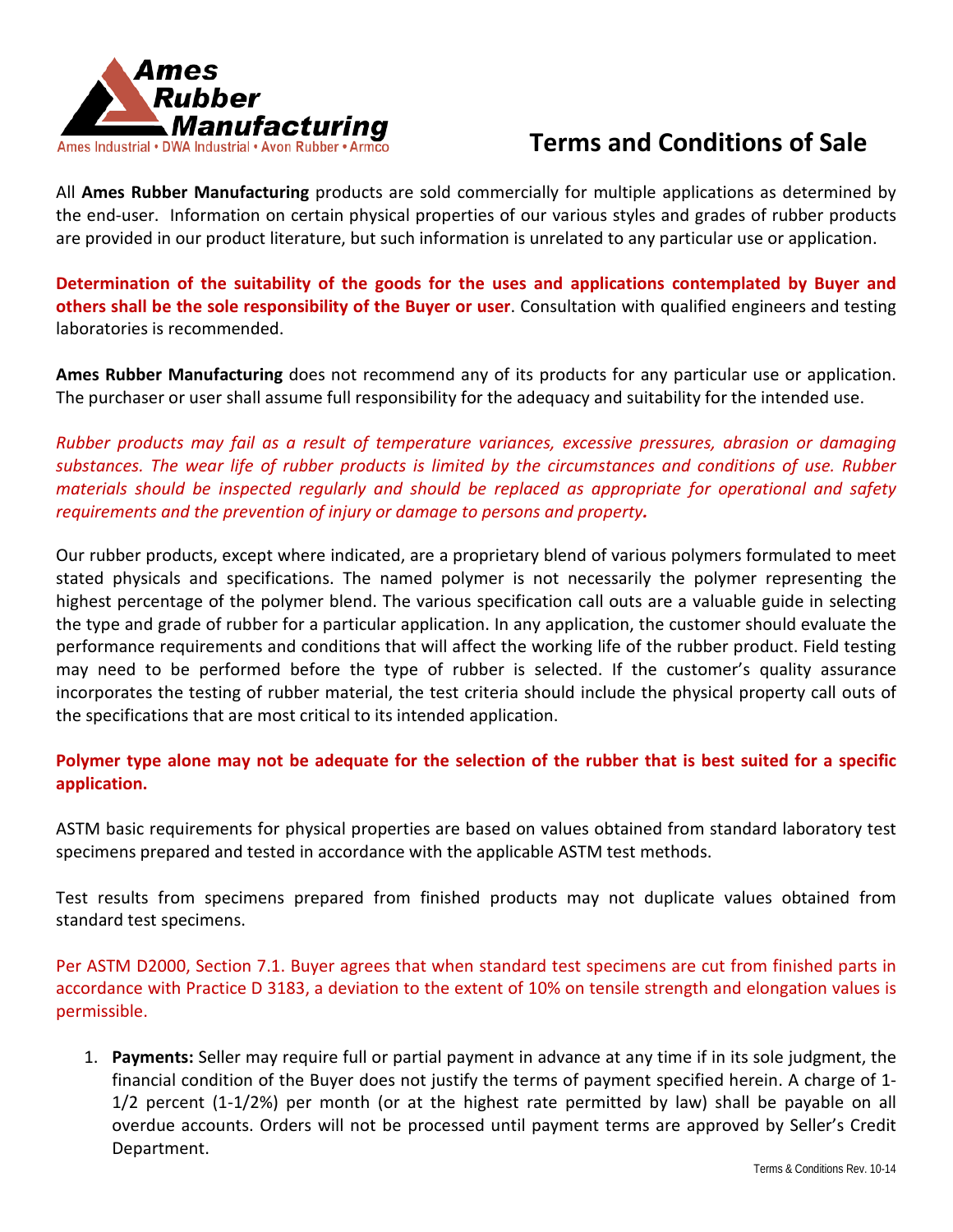

- 2. **Pricing:** Seller may change any price, shipment or freight term in effect at any time without notice. Prices submitted by Buyer on customer purchase orders are not considered binding. Buyer is responsible for verifying that their net price is in agreement with prices shown on order acknowledgements. Buyer's failure to give Seller a written objection to any such change within ten (10) days after receipt of notice shall constitute acceptance of such change.
- 3. **Order Cancellation/Order Changes:** Where objection is made, Seller shall advise Buyer within seven (7) days thereafter whether Seller will (a) continue to deliver at the price or on the terms in effect prior to the announced change, or (b) cancel this contract. Any cancellation shall be effective upon Buyer's receipt of Seller's notice and shall be without further obligation of either party to the other except to perform or pay all obligations accrued through date of cancellation. Provided however, that in the case of non-stock items ordered specifically for Buyer's use, Seller reserves the right to increase prices to cover the increases in its costs arising from increases in the cost of materials or labor rates which become effective between the date of this acknowledgment and the date of shipment. In such event, this Agreement shall remain in effect at the price adjusted to reflect said increases.
- 4. **Minimum purchase:** \$50.00 on over the counter sales. For custom and non-stock sheet, extrusion and molded items: Please request quote.
- 5. **Taxes:** Buyer shall reimburse Seller for all taxes, excises or other charges which Seller may be required to pay to any governmental entity (national, state or local) upon the sales, production or transportation of the goods sold hereunder.
- 6. **Delivery:** Unless otherwise specified by Buyer at the time the order is placed, goods will be delivered F.O.B. point of shipment, freight collect and added to customer invoice. Seller will determine the point of origin of shipment, the method of transportation, and the routing of shipment. Partial deliveries shall be accepted by the Buyer and paid for at the prices and terms hereunder. Seller does not guarantee any delivery or completion date. In the event of delay in delivery of goods, Seller shall not be liable or responsible for any loss, damage, expense or charge of any kind, direct or indirect, suffered or incurred by Buyer as a result of such delay.
- 7. **Title and risk of loss:** Title and risk of loss in the goods shall pass to Buyer upon Seller's delivery to carrier at the shipping point, notwithstanding the terms of shipment specified herein.
- 8. **Warranties and disclaimers:** Goods furnished under this Agreement shall conform to the description herein. All first quality goods are warranted to be free from defects in material and workmanship at the time of shipment. Seller shall convey good title to buyer. Seller further warrants that the goods sold hereunder do not infringe any valid United States patent, but Seller does not warrant, however, that the use of the goods or products made therefrom, either alone or in conjunction with other materials, will not infringe any valid United States patent. **The warranties set forth in this provision are exclusive and in lieu of all other warranties expressed or implied, including warranties arising from course of dealing or usage of trade. Seller makes no warranty, expressed or implied, of merchantability or fitness for any particular purpose. All products are sold and warranted only pursuant to our published terms and conditions of sale. We are not responsible to the user for any consequential, incidental, or special damages resulting from product use or processing.**
- 9. **Claim period and remedies:** Prompt written notice shall be given to Seller of any claim of failure of goods to conform to the warranties hereunder. Should any failure to conform to these warranties appear under normal and proper use within the period of one (1) year from the date of shipment to the Buyer, Seller shall correct such nonconformity, at its option, by repair or replacement of the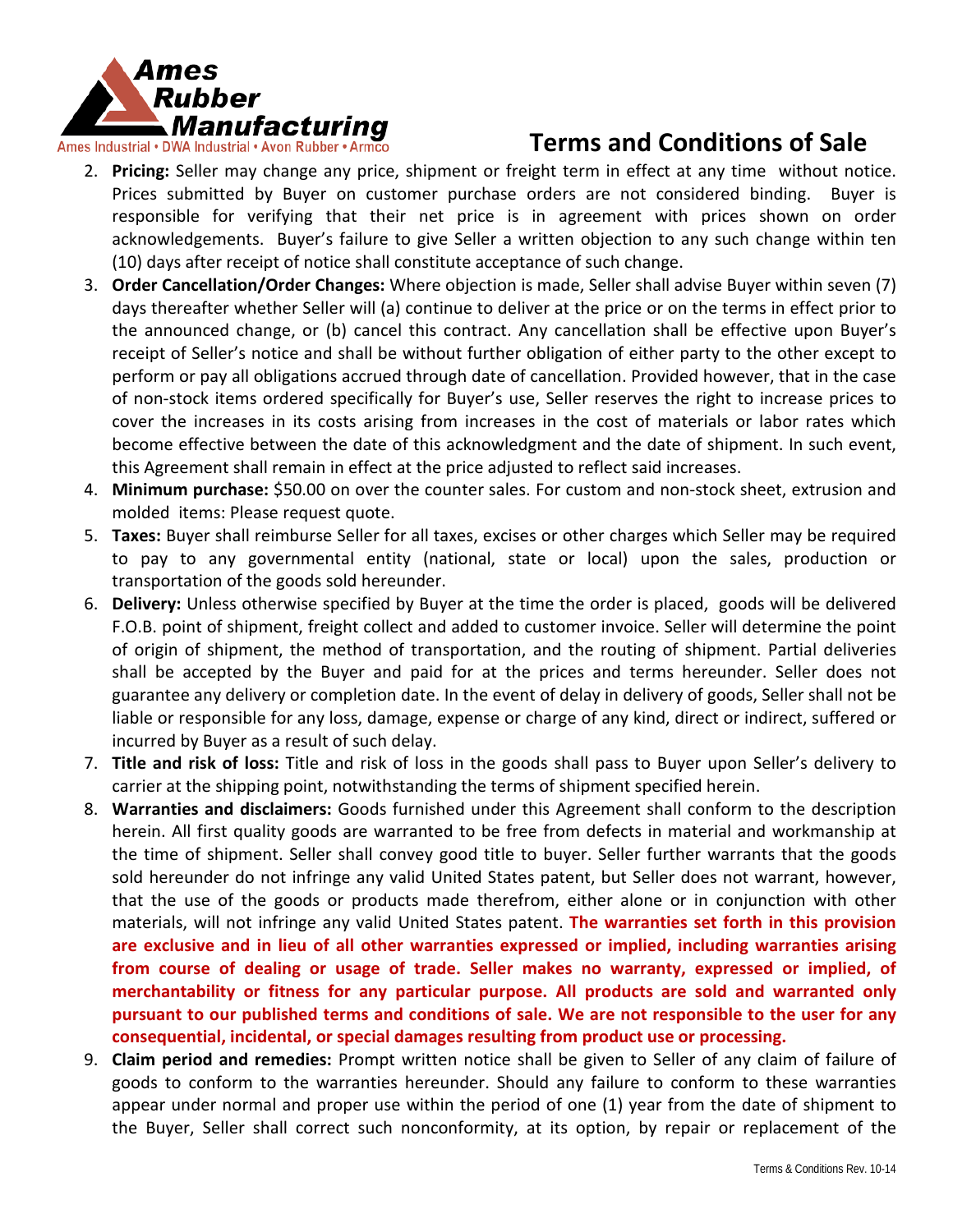

defective goods, or by the refund of the purchase price thereof with due allowance made for the service rendered by the goods returned. In no event shall Buyer commence any action under this Agreement later than one year after receipt of the goods. The remedies provided above are the Buyer's sole remedies for any failure of Seller to comply with its obligations. Correction of any nonconformity by repair or replacement or by refund of the purchase price of the nonconforming goods (less allowance for use) shall constitute fulfillment of all obligations of Seller with respect thereto, whether the claims of Buyer are based in contract, or tort (including negligence), or otherwise.

- 10. **Limitation of liability:** Seller shall not be liable in contract, in tort (including negligence),or otherwise for damage or loss of other property, loss of profits or revenue, loss of use of property or equipment, claims of customers of the Buyer, or for any special, indirect, incidental, or consequential damages whatsoever. Under no circumstances shall Seller's liability exceed the purchase price of the goods in respect of which damages are claimed.
- 11. **Products suitability and length of service:** Determination of the suitability of the goods for the uses and applications contemplated by Buyer and others shall be the sole responsibility of the Buyer or user**. No guaranty is given with respect to length of service on any particular application.** Suggestions or recommendations made by Seller in its product literature concerning uses or applications of the goods are believed to be reliable, but Seller makes no warranty or guaranty of results to be obtained since the conditions of the use and application by Buyer and others are beyond Seller's control.
- 12. **Force majeure:** Seller shall not be liable for failure to perform or for delay in performance due to fire, flood, strike or other labor difficulty (Seller shall not be required to settle any labor matter against its own best judgment), act of God, act of any government authority, acts or omissions of the Buyer, riot, embargo, explosion, accident, breakdown of machinery or equipment, shortage of or inability to obtain fuel, power, raw materials, equipment, transportation of the product at usual prices or usual sources, or due to any other cause beyond its reasonable control. Quantities so affected by such circumstances may be eliminated without liability, but this Agreement shall otherwise remain unaffected.
- 13. **Returned goods:** No goods may be returned without Seller's prior written authorization. Each request for exchange or return shall describe the condition of the goods and the reasons for the requested return or exchange. If the Seller agrees to accept a return or exchange, the Buyer shall pay return transportation cost and a restocking charge; the restocking charge will be determined based upon the Seller's ability to resell the exchanged or returned material and the reason for the return.
- 14. **Quantity variance:** Due to manufacturing variances, the quantity of goods delivered will be within 10%, more or less, of the quantity specified and shall be charged at the unit price herein.
- 15. **Entire agreement:** This Agreement constitutes the complete and final Agreement of sale and purchase of the goods specified herein and supersedes all prior contracts and discussions. No modification hereof shall be effected by the use of purchase order, acknowledgment, acceptance, or other forms at variance with or in addition to the terms and conditions contained herein. No modification shall be effected in any manner other than in writing and signed by the party claimed to be bound thereby.
- 16. **Governing law:** This contract shall be governed by and construed under the laws of the State of California.
- 17. **Transportation policy:** All deliveries will be made F.O.B. Point of Shipment, freight calculated and billed when product for shipment is released and shipped. Applicable surcharges and/or accessorial charges are not covered and will be billed accordingly. Orders including both stock and made-to-order items will not be combined for weight unless the stock items are stocked at the manufacturing plant